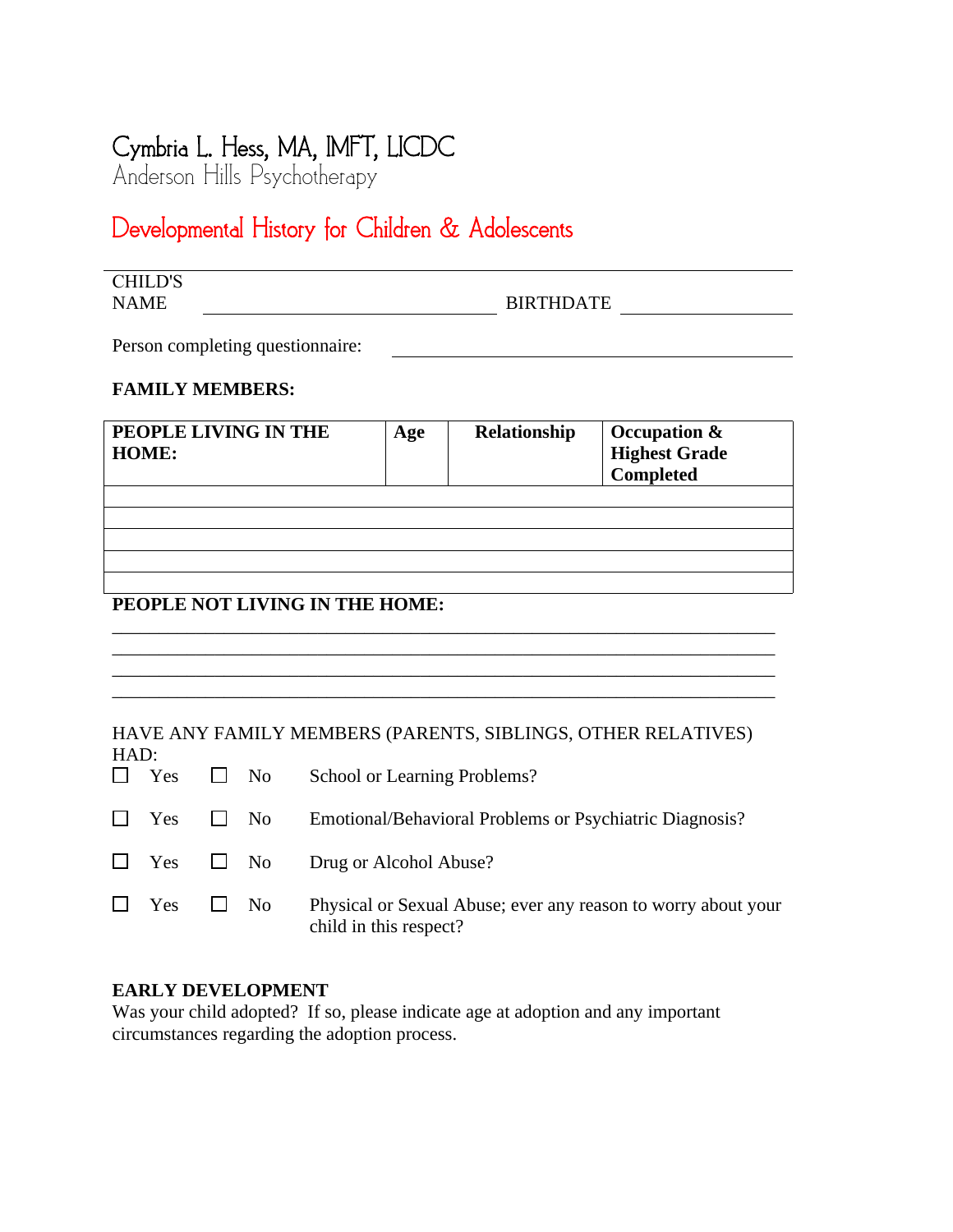Were there any unusual circumstances surrounding the pregnancy or birth of this child, such as difficulties or risk factors during pregnancy or problems during or after delivery?

What developmental growth milestones do you recall in the areas of physical, language, motor, social, and intellectual development? Please include areas that were advanced as well as areas of delayed growth.

What illnesses or injuries has your child had? Does he/she have chronic allergies? Please mention any vision, hearing, motor, or speech problems.

Is your child currently taking medication? If yes, please state the name of the medication, what it is for and the dose.

#### **SOCIAL DEVELOPMENT**

How does your child fit in with the family constellation, relate to siblings and parents, and affect other family members?

How does he/she get his/her needs met?

What type of discipline and motivational approaches are used most successfully? What responsibilities does he/she have at home?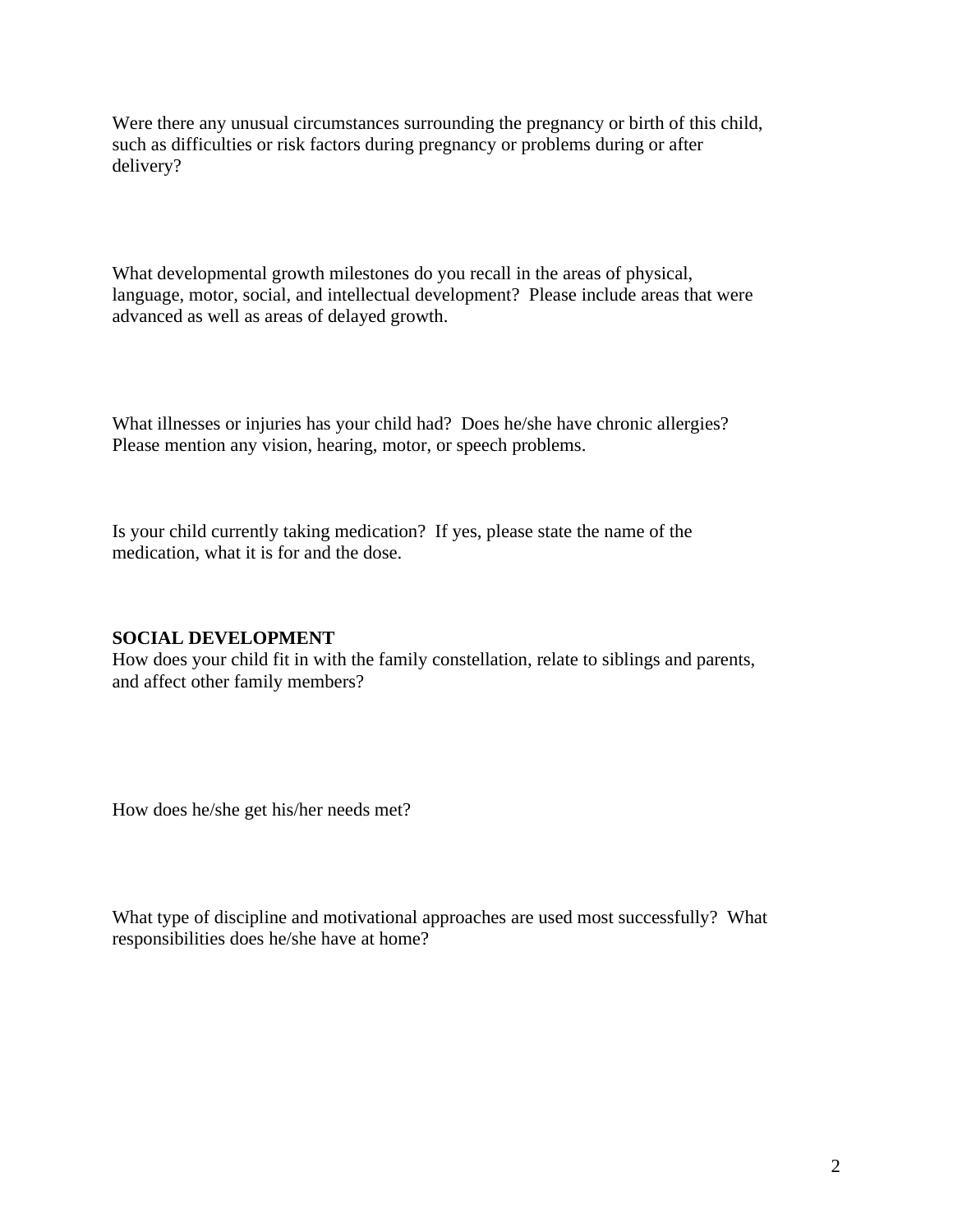### **BEHAVIOR/EMOTIONAL DEVELOPMENT**

How would you describe your child's self concept?

Describe the child's disposition or temperament both as a young child and at the present time.

What are your child's personal strengths and weaknesses, as you see them?

How does your child react to frustration, stress, and/or failure?

How does your child respond to success?

#### **SCHOOL HISTORY**

| Name of School                                                                                                   | Dates Attended |                                                                                           | Grades |  |
|------------------------------------------------------------------------------------------------------------------|----------------|-------------------------------------------------------------------------------------------|--------|--|
|                                                                                                                  |                |                                                                                           |        |  |
| In school or outside of school the child has:<br>Started school early<br>Started school late<br>Repeated a grade |                | Seen a remedial teacher or tutor<br>Seen a school counselor<br>Seen a school psychologist |        |  |
| Been tested individually<br>Been suspended                                                                       |                | Seen a speech therapist<br>Gone to a special education class                              |        |  |

Please describe the reason, dates, and results of any of the above that were checked: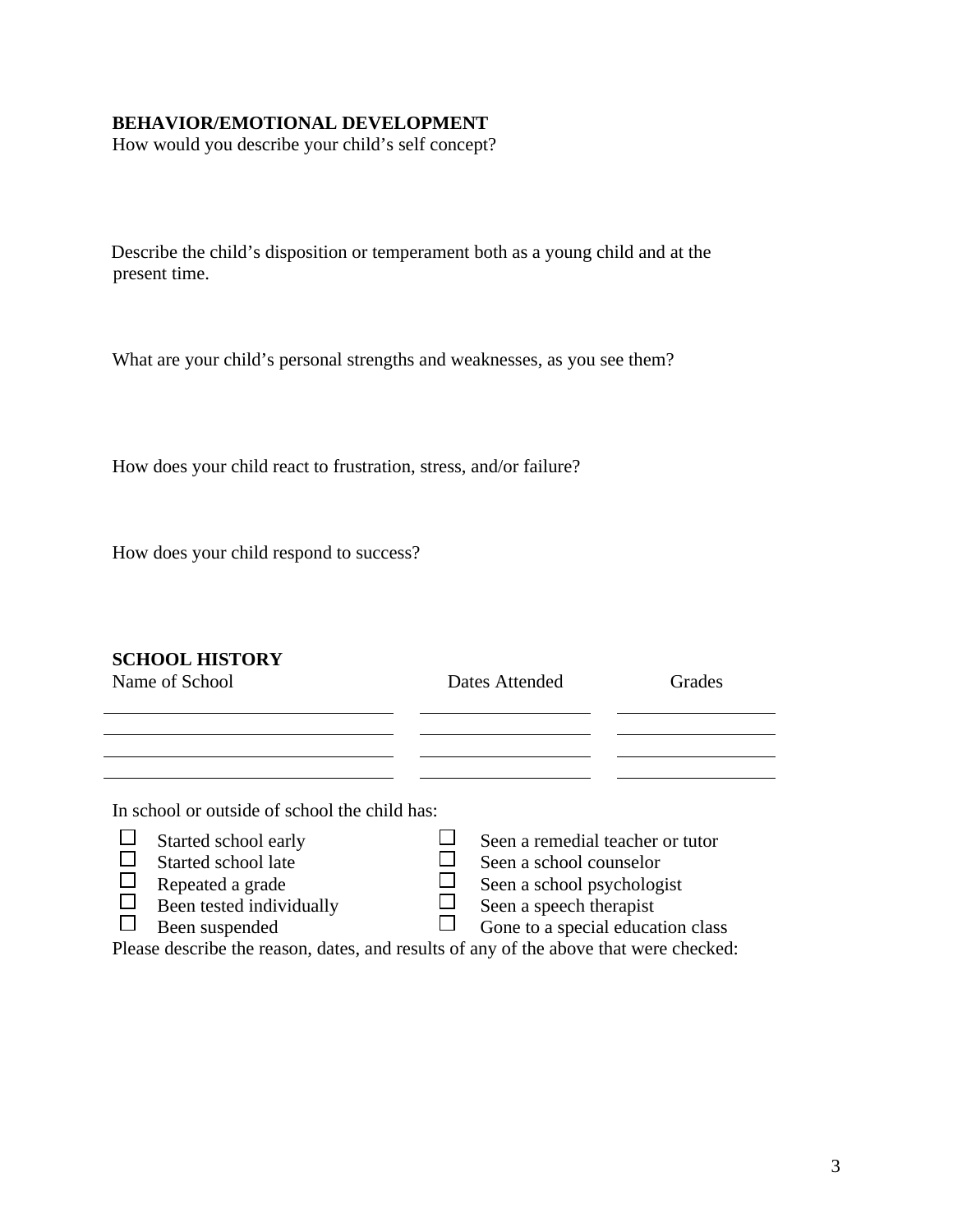Do school-related difficulties or patterns of grades change as the school year progresses?

The child's attitude toward school has been:

What is your child's preferred subjects or activities at school?

What subjects/activities does your child struggle with and/or dislike?

# **What comments can you offer about your child in the following areas?**

**Have you ever sought professional help for your child's difficulties?**  If yes: from whom, for what reason & what was the outcome?

**Does your child have any behaviors, habits, or traits, which are unusual or have concern to you?**

**What are your goals for the present assessment?**

**Specifically, what are the most important things that I can help you with?**